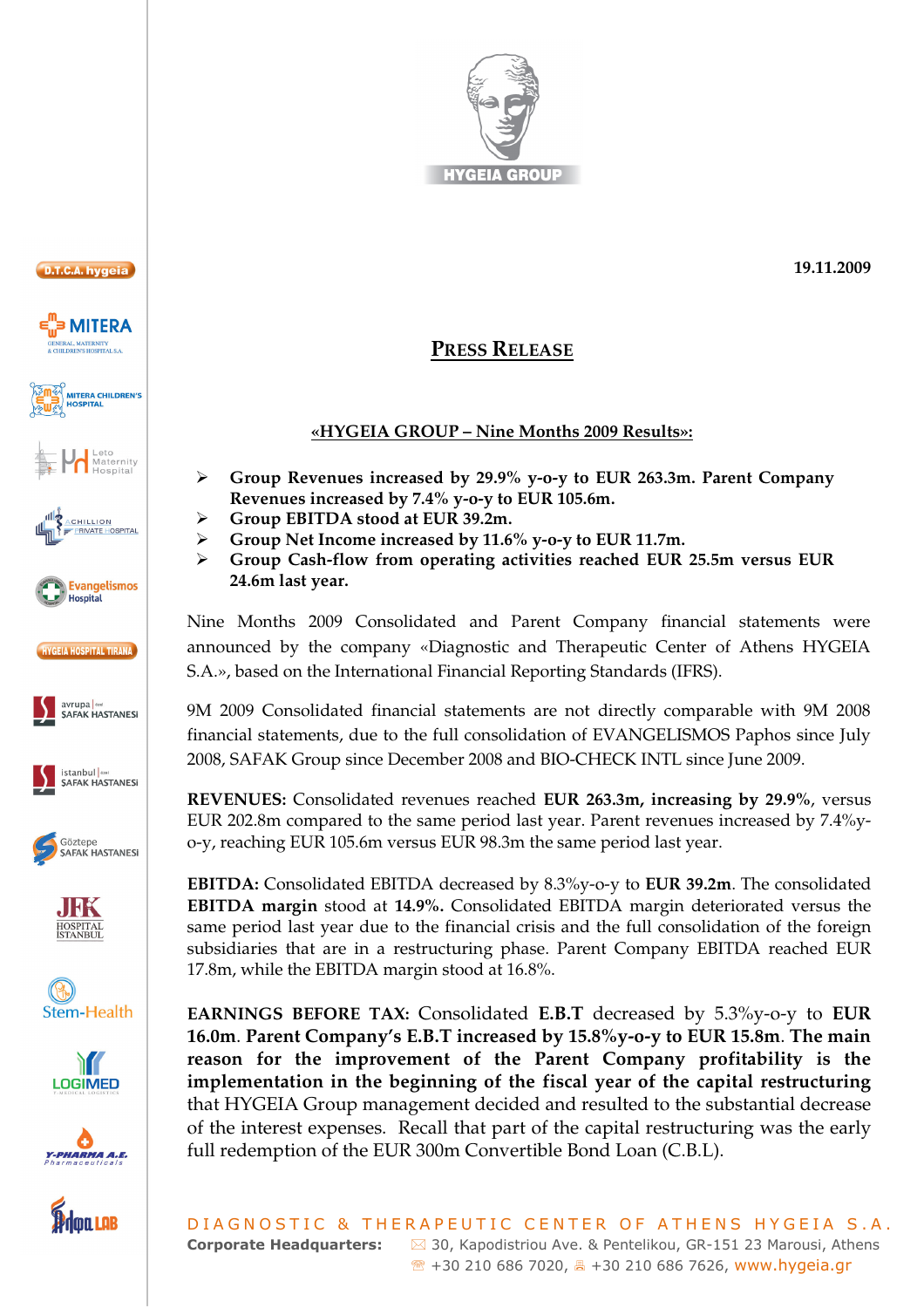































**EARNINGS AFTER TAX & MINORITIES:** Group net income **increased by 11.6%**y-o-y to **EUR 11.7m**. Parent Company's Earnings after Tax increased by **15.0%** to **EUR 14.2m.** 

**CASH-FLOW FROM OPERATING ACTIVITIES:** Consolidated operating cash-flows improved by 3.5% to **EUR 25.5m** compared to **EUR 24.6m** last year. Parent company operating cash-flows increased five times, reaching **EUR 14m**, versus operating cash-flows of EUR 2.6m the same period last year.

Commenting on the results, HYGEIA's CEO, Mrs. Rita Souvatzoglou, made the following statement:

«During the third quarter we observed a further deterioration of the Greek economy, the developing and emerging markets that we have presence. However**, HYGEIA Group financial data exhibited resilient performance reflecting the correctness of our shortterm priorities for the strengthen of the capital structure, the containment of the variable operating expenses, the increase of market share through added value services and the improvement of cash-flows.** 

We expect similar challenges in the economic environment of the abovementioned markets during the fourth quarter and the forthcoming year. We believe that the recovery of the Greek economy and the South Eastern Europe countries will delay compared to the recovery of the developed economies.

Although the economic outlook is full of challenges we believe that our strong capital structure, in conjunction with the investment initiatives that we have taken will further strengthen our competitive position, giving us the chance to take advantage the opportunities that arise and leaving us well placed to capitalise on the positive long-term macroeconomic prospects of the countries that we have presence.

We believe that the skills of the physicians and the people of HYGEIA Group in combination with the financial discipline will enable us to achieve our main strategic target to **create the largest group of integrated healthcare services in S.E. Europe.**»